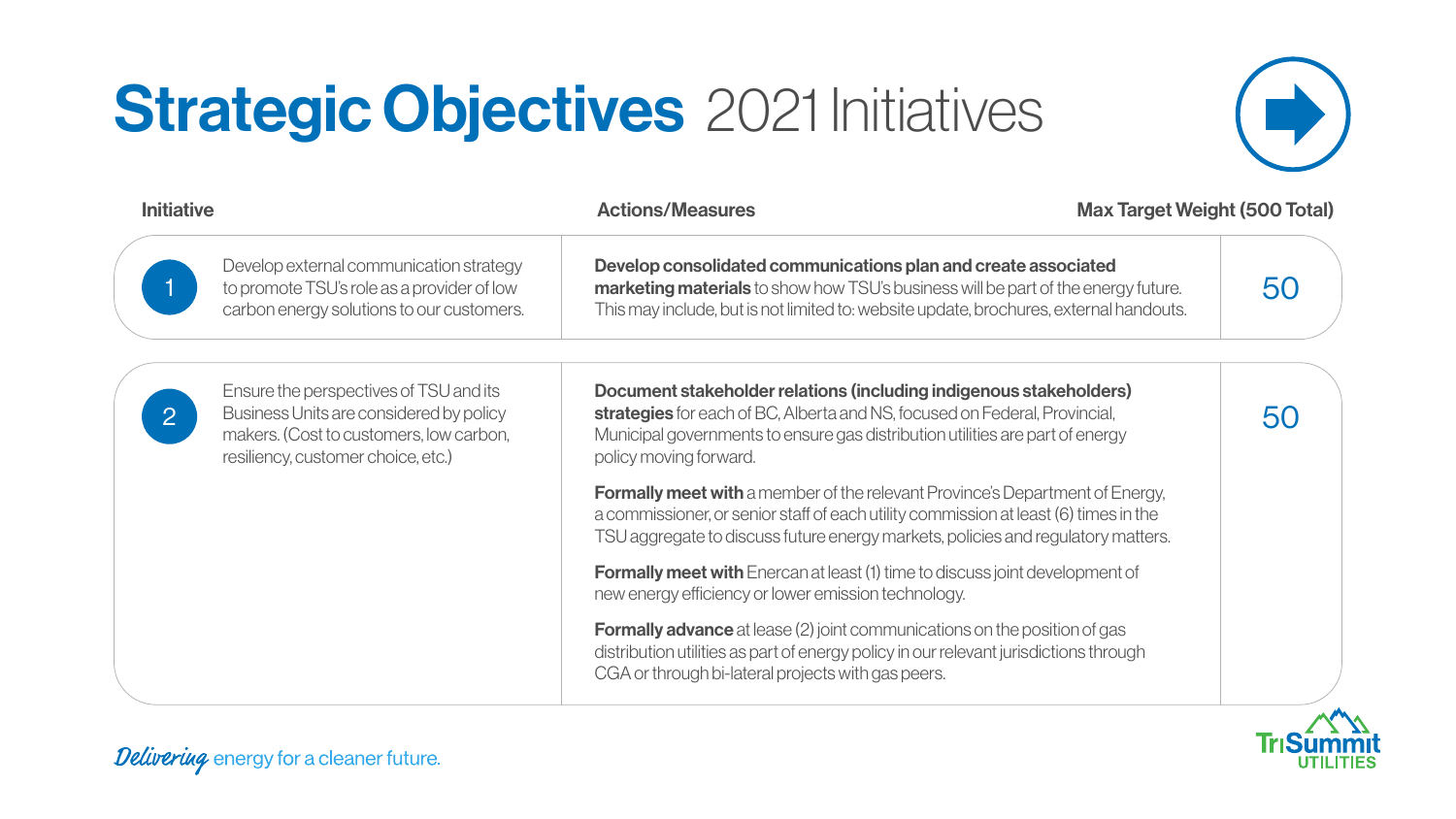| <b>Develop plan and timeline</b> for at least one RNG or one Hydrogen project, either<br>through direct ownership or through offtake contracts, including technical feasibility,<br>commercial contracting construct and path for regulatory approval. | 100 |
|--------------------------------------------------------------------------------------------------------------------------------------------------------------------------------------------------------------------------------------------------------|-----|
| <b>Develop a strategic plan</b> on TSU's preference and balance of directly owning the<br>low carbon infrastructure projects (with appropriate returns) vs. contracting the low<br>carbon energy from 3rd parties.                                     |     |

4 Focusing on Our People, increase organizational capacity and bench strength through: employee development and training; inclusion and diversity; and resource planning and collaboration; to ensure delivery of corporate and utility initiatives. Complete as roadmap tow Complete as Develop a ro upskilling wh

Delivering energy for a cleaner future.



## Initiative Max Target Weight (500 Total)

| <b>issessment</b> of diversity in TSU's existing workforce and <b>create</b><br>wards improved diversity.                                                      | $\sqrt{5}$ |
|----------------------------------------------------------------------------------------------------------------------------------------------------------------|------------|
| <b>issessment</b> of workforce resiliency and skill competency.<br><b>oadmap</b> to assess identified gaps and <b>develop PD plans</b> for<br>nere applicable. |            |
|                                                                                                                                                                |            |

# **Strategic Objectives** 2021 Initiatives





Develop RNG and/or Hydrogen strategies for each of the three Canadian utilities.